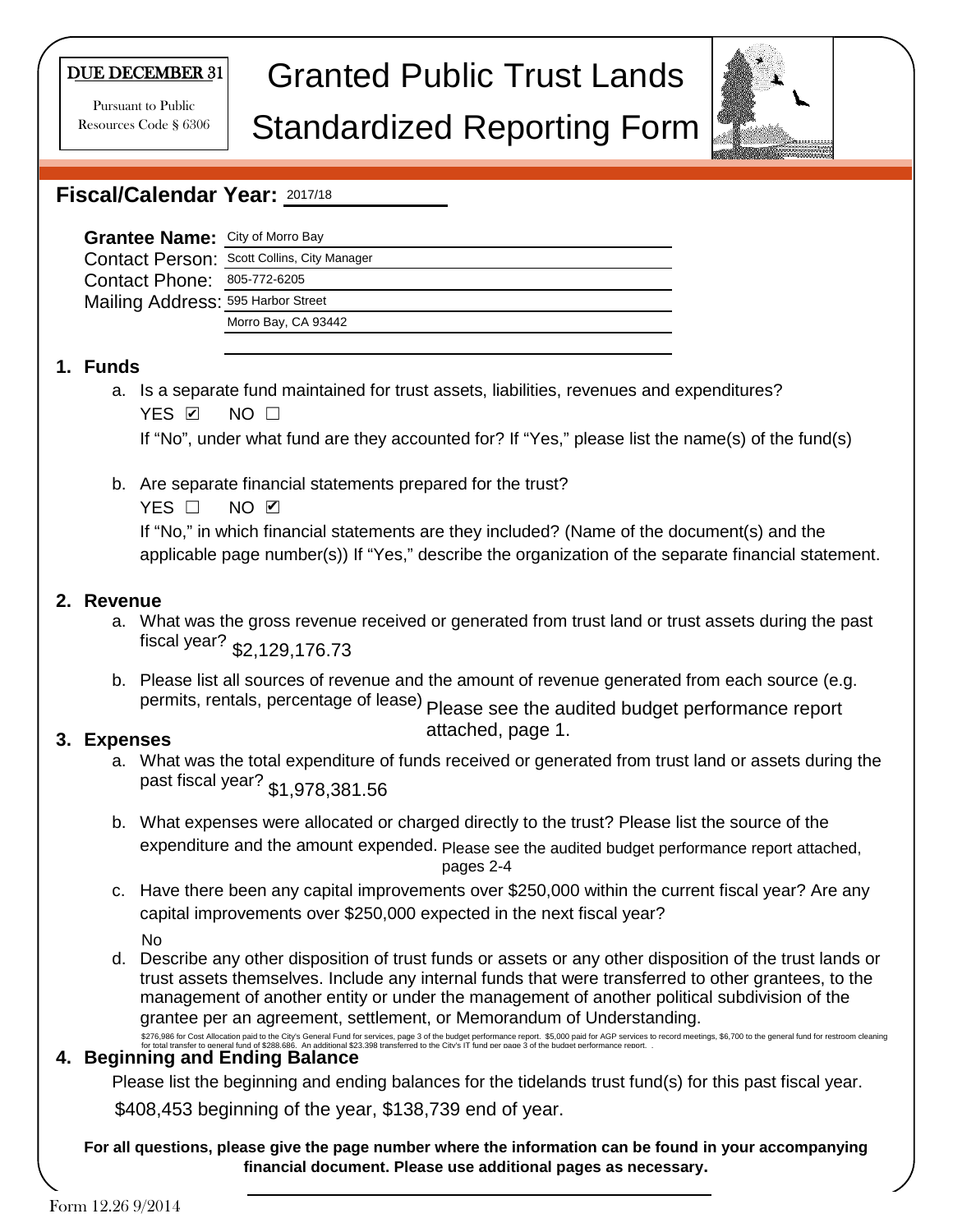|                |                                                    | Adopted        | <b>Budget</b>     | Amended        | <b>Current Month</b> | <b>YTD</b>          | <b>YTD</b>          | Budget - YTD % Used/ |          |                         |
|----------------|----------------------------------------------------|----------------|-------------------|----------------|----------------------|---------------------|---------------------|----------------------|----------|-------------------------|
| <b>Account</b> | <b>Account Description</b>                         | <b>Budget</b>  | <b>Amendments</b> | <b>Budget</b>  | <b>Transactions</b>  | <b>Encumbrances</b> | <b>Transactions</b> | <b>Transactions</b>  | Rec'd    | <b>Prior Year Total</b> |
|                | Fund 331 - Harbor Operating Fund                   |                |                   |                |                      |                     |                     |                      |          |                         |
| <b>REVENUE</b> |                                                    |                |                   |                |                      |                     |                     |                      |          |                         |
|                | Department 6510 - Harbor Department                |                |                   |                |                      |                     |                     |                      |          |                         |
| 3370           | State Grant Capital Impv                           | 250,000.00     | .00               | 250,000.00     | .00                  | .00.                | .00.                | 250,000.00           | 0        | .00.                    |
| 3371           | State Grant Public Svc                             | 55,000.00      | .00               | 55,000.00      | 30,921.64            | .00.                | 30,921.64           | 24,078.36            | 56       | 18,437.00               |
| 3391           | Other Grant Public Svc                             | 38,000.00      | .00               | 38,000.00      | .00                  | .00                 | 36,453.94           | 1,546.06             | 96       | 29,685.30               |
| 3437           | Live Aboard Services                               | 6,860.00       | .00.              | 6,860.00       | 1,551.70             | .00.                | 6,770.31            | 89.69                | 99       | 7,405.38                |
| 3439           | Other Harbor Services                              | 21,055.00      | 4,945.00          | 26,000.00      | 3,844.88             | .00.                | 30,896.55           | (4,896.55)           | 119      | 24,009.71               |
| 3440           | Harbor Leases                                      | 1,629,281.00   | .00.              | 1,629,281.00   | 511,824.11           | .00                 | 1,584,933.34        | 44,347.66            | 97       | 1,461,696.31            |
| 3441           | North T-Pier Dockage                               | 39,535.00      | .00.              | 39,535.00      | 8,112.15             | .00.                | 44,911.90           | (5,376.90)           | 114      | 47,480.53               |
| 3442           | South T-Pier Dockage                               | 62,424.00      | .00.              | 62,424.00      | 9,689.12             | .00.                | 56,423.00           | 6,001.00             | 90       | 58,999.23               |
| 3443           | Mooring Rental                                     | 93,220.00      | 3,780.00          | 97,000.00      | 3,515.52             | .00.                | 99,823.81           | (2,823.81)           | 103      | 96,603.75               |
| 3444           | Slip Rental                                        | 105,000.00     | .00.              | 105,000.00     | 2,074.64             | .00.                | 98,134.61           | 6,865.39             | 93       | 99,586.17               |
| 3445           | Slip Transient Sublease                            | 36,414.00      | 9,586.00          | 46,000.00      | 8,179.52             | .00.                | 47,387.13           | (1,387.13)           | 103      | 45,956.52               |
| 3447           | Floating Dockage Rental                            | 2,895.00       | .00               | 2,895.00       | 140.20               | .00.                | 557.06              | 2,337.94             | 19       | 1,608.91                |
| 3469           | <b>Special Events</b>                              | 2,856.00       | .00               | 2,856.00       | .00.                 | .00                 | 1,242.00            | 1,614.00             | 43       | 1,444.04                |
| 3499           | Other Rev/Current Svc                              | .00            | .00.              | .00.           | .00                  | .00                 | (790.00)            | 790.00               | $^{+++}$ | 790.00                  |
| 3610           | Parking Bail Violations                            | .00            | .00.              | .00.           | .00                  | .00.                | 1,225.87            | (1,225.87)           | $^{+++}$ | 438.03                  |
| 3631           | Penalties                                          | 8,000.00       | .00               | 8,000.00       | 280.00               | .00.                | 6,600.03            | 1,399.97             | 83       | 8,855.00                |
| 3730           | Rental Income                                      | 2,000.00       | .00               | 2,000.00       | 410.00               | .00.                | 4,920.00            | (2,920.00)           | 246      | 2,980.00                |
| 3905           | <b>Bad Debts Recovery</b>                          | .00            | .00.              | .00.           | .00                  | .00.                | .00                 | .00                  | $^{+++}$ | 245.40                  |
| 3960           | Proceeds of Litigation                             | 216.00         | .00.              | 216.00         | .00                  | .00.                | 96.00               | 120.00               | 44       | 109.08                  |
| 3990           | <b>Other Misc Revenues</b>                         | 3,902.00       | .00               | 3,902.00       | .00                  | .00.                | 3,066.99            | 835.01               | 79       | 9,218.24                |
| 3991           | <b>Cash Variations</b>                             | .00            | .00.              | .00            | .00                  | .00.                | (10.00)             | 10.00                | $+++$    | (.61)                   |
|                | Department 6510 - Harbor Department Totals         | \$2,356,658.00 | \$18,311.00       | \$2,374,969.00 | \$580,543.48         | \$0.00              | \$2,053,564.18      | \$321,404.82         | 86%      | \$1,915,547.99          |
|                | Department 7710 - Interfund Transactions           |                |                   |                |                      |                     |                     |                      |          |                         |
| 3801           | Transfers In                                       | .00            | .00.              | .00.           | .00.                 | .00.                | .00                 | .00.                 | $^{+++}$ | 399.36                  |
| 3802           | Intrafund Revenue Trans.                           | .00            | 45,000.00         | 45,000.00      | 45,000.00            | .00.                | 45,000.00           | .00.                 | 100      | .00.                    |
|                | Department 7710 - Interfund Transactions Totals    | \$0.00         | \$45,000.00       | \$45,000.00    | \$45,000.00          | \$0.00              | \$45,000.00         | \$0.00               | 100%     | \$399.36                |
|                | Department 8479 - Launch Ramp Parking              |                |                   |                |                      |                     |                     |                      |          |                         |
| 3499           | Other Rev/Current Svc                              | 28,000.00      | .00.              | 28,000.00      | 3,356.00             | .00.                | 30,612.55           | (2,612.55)           | 109      | 24,204.45               |
|                | Department 8479 - Launch Ramp Parking Totals       | \$28,000.00    | \$0.00            | \$28,000.00    | \$3,356.00           | \$0.00              | \$30,612.55         | ( \$2,612.55)        | 109%     | \$24,204.45             |
|                | <b>REVENUE TOTALS</b>                              | \$2,384,658.00 | \$63,311.00       | \$2,447,969.00 | \$628,899.48         | \$0.00              | \$2,129,176.73      | \$318,792.27         | 87%      | \$1,940,151.80          |
| <b>EXPENSE</b> |                                                    |                |                   |                |                      |                     |                     |                      |          |                         |
|                | Department 1111 - Undistributed/Non-Dept.          |                |                   |                |                      |                     |                     |                      |          |                         |
| 8712           | Capital Asset Acquistion Transfer To Balance Sheet | .00            | .00.              | .00.           | (53,686.00)          | .00.                | (53,686.00)         | 53,686.00            | $^{+++}$ | .00                     |
|                | Department 1111 - Undistributed/Non-Dept. Totals   | \$0.00         | \$0.00            | \$0.00         | $(*53,686.00)$       | \$0.00              | ( \$53,686.00)      | \$53,686.00          | $+++$    | \$0.00                  |
|                | Department 6510 - Harbor Department                |                |                   |                |                      |                     |                     |                      |          |                         |
| 4110           | Regular Pay                                        | 517,116.00     | .00.              | 517,116.00     | 71,126.69            | .00.                | 535,654.93          | (18, 538.93)         | 104      | 495,840.52              |
| 4120           | Overtime Pay                                       | 9,103.00       | .00.              | 9,103.00       | 102.00               | .00.                | 9,115.18            | (12.18)              | 100      | 12,122.88               |
| 4310           | Part-Time Pay                                      | 80,025.00      | 3,000.00          | 83,025.00      | 8,401.50             | .00.                | 84,344.46           | (1,319.46)           | 102      | 84,903.74               |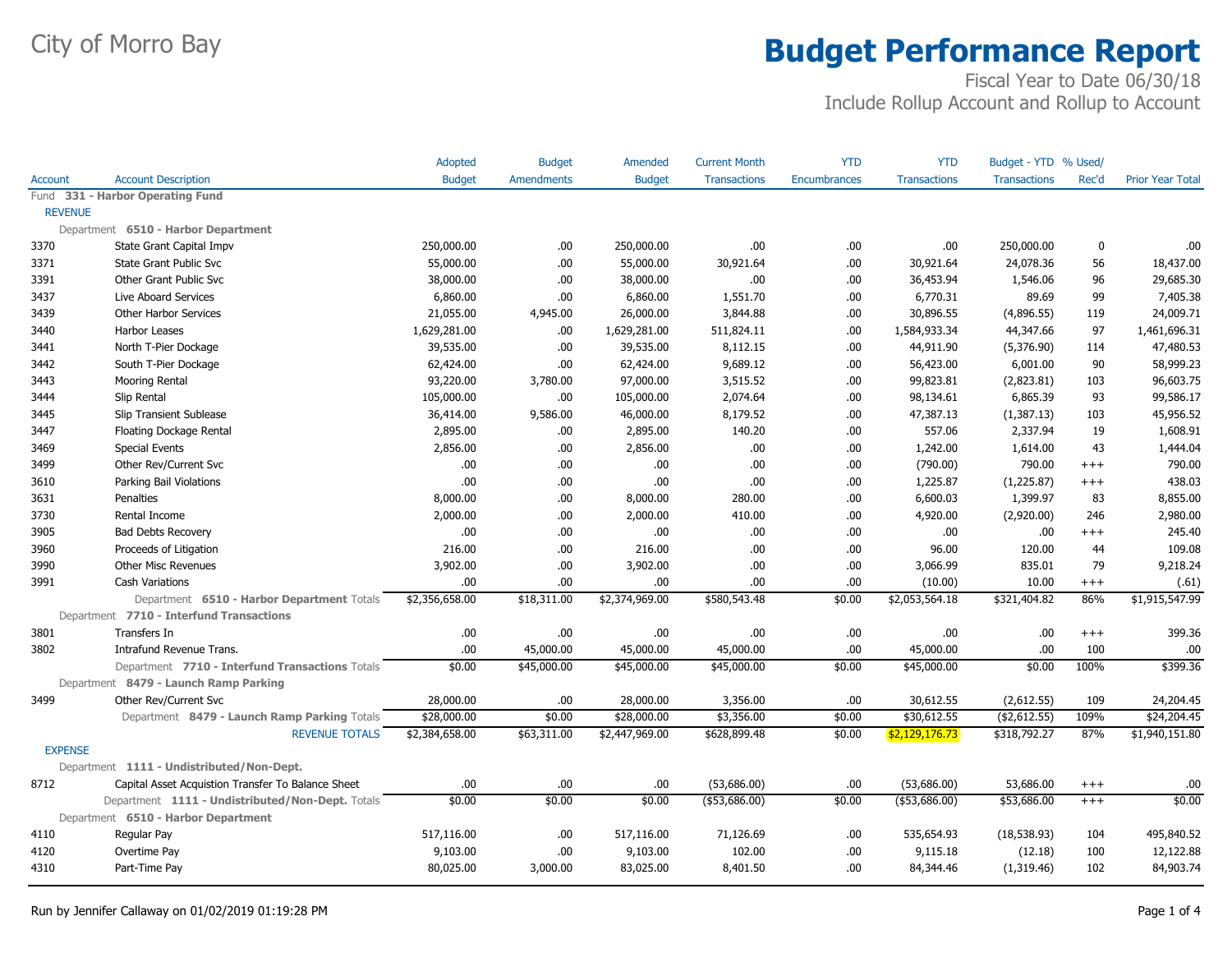|                |                                              | <b>Adopted</b> | <b>Budget</b>     | Amended       | <b>Current Month</b> | <b>YTD</b>          | <b>YTD</b>          | Budget - YTD % Used/ |              |                         |
|----------------|----------------------------------------------|----------------|-------------------|---------------|----------------------|---------------------|---------------------|----------------------|--------------|-------------------------|
| <b>Account</b> | <b>Account Description</b>                   | <b>Budget</b>  | <b>Amendments</b> | <b>Budget</b> | <b>Transactions</b>  | <b>Encumbrances</b> | <b>Transactions</b> | <b>Transactions</b>  | Rec'd        | <b>Prior Year Total</b> |
| Fund           | 331 - Harbor Operating Fund                  |                |                   |               |                      |                     |                     |                      |              |                         |
| <b>EXPENSE</b> |                                              |                |                   |               |                      |                     |                     |                      |              |                         |
|                | Department 6510 - Harbor Department          |                |                   |               |                      |                     |                     |                      |              |                         |
| 4515           | Standby Pay                                  | 16,304.00      | .00               | 16,304.00     | 1,800.00             | .00.                | 15,378.00           | 926.00               | 94           | 14,904.00               |
| 4599           | Other Pay                                    | 7,350.00       | .00               | 7,350.00      | 660.61               | .00                 | 15,263.40           | (7,913.40)           | 208          | 25,716.44               |
| 4910           | <b>Employer Paid Benefits</b>                | 446,367.00     | .00               | 446,367.00    | 38,686.86            | .00.                | 434,789.29          | 11,577.71            | 97           | 383,546.75              |
| 4911           | Pension Normal Cost                          | .00            | .00               | .00.          | (172, 336.00)        | .00                 | (172, 336.00)       | 172,336.00           | $^{+++}$     | 249,964.00              |
| 4913           | Other Post Employment Benefit (OPEB) Expense | .00            | .00               | .00.          | 10,761.00            | .00                 | 10,761.00           | (10,761.00)          | $+++$        | .00                     |
| 5101           | Janitorial Supplies                          | .00            | .00               | .00.          | .00                  | .00                 | .00                 | .00                  | $^{+++}$     | 22.71                   |
| 5105           | First Aide Supplies                          | 1,200.00       | .00.              | 1,200.00      | .00                  | .00.                | 380.49              | 819.51               | 32           | 731.53                  |
| 5108           | <b>Communication Supplies</b>                | 2,425.00       | .00               | 2,425.00      | 157.71               | .00.                | 1,622.10            | 802.90               | 67           | 2,224.69                |
| 5109           | Uniforms/Safety Equipment                    | 5,500.00       | .00               | 5,500.00      | 379.63               | .00                 | 4,262.23            | 1,237.77             | 77           | 5,166.56                |
| 5110           | Fuel Oil & Lubricants                        | 23,280.00      | .00               | 23,280.00     | 4,206.84             | .00                 | 25,698.50           | (2,418.50)           | 110          | 23,715.99               |
| 5111           | Fire Hoses & Couplings                       | 970.00         | .00               | 970.00        | .00                  | .00                 | .00                 | 970.00               | $\pmb{0}$    | .00                     |
| 5125           | Repairs/Maint. Materials                     | 485.00         | .00               | 485.00        | .00                  | .00.                | .00                 | 485.00               | $\mathbf{0}$ | 376.76                  |
| 5175           | <b>Computer Operating Supplies</b>           | 250.00         | .00               | 250.00        | 43.09                | .00                 | 104.56              | 145.44               | 42           | 67.00                   |
| 5199           | Miscellaneous Operating Supplies             | 1,455.00       | .00               | 1,455.00      | 623.08               | .00.                | 1,194.56            | 260.44               | 82           | 1,571.00                |
| 5201           | Other Expense                                | .00            | .00               | .00.          | 8,441.16             | .00.                | 8,441.16            | (8,441.16)           | $^{+++}$     | 56,760.71               |
| 5301           | General Office Supplies                      | 2,425.00       | .00               | 2,425.00      | 59.57                | .00.                | 2,301.64            | 123.36               | 95           | 2,569.46                |
| 5302           | Copying Supplies                             | .00            | .00               | .00.          | .00                  | .00.                | .00                 | .00.                 | $^{+++}$     | 35.48                   |
| 5303           | Books & Manuals                              | 97.00          | .00               | 97.00         | .00                  | .00.                | 41.48               | 55.52                | 43           | .00                     |
| 5304           | Periodical/Subscriptions                     | 194.00         | .00               | 194.00        | .00                  | .00                 | .00                 | 194.00               | 0            | 119.98                  |
| 5305           | Forms Printing                               | 2,425.00       | .00               | 2,425.00      | 80.27                | .00.                | 1,528.56            | 896.44               | 63           | 1,865.27                |
| 5501           | Grounds Maintenance Supplies                 | 7,275.00       | .00.              | 7,275.00      | 703.59               | .00.                | 4,942.26            | 2,332.74             | 68           | 7,530.97                |
| 5502           | <b>Building Maint. Supplies</b>              | 3,000.00       | .00               | 3,000.00      | 6.02                 | .00.                | 678.10              | 2,321.90             | 23           | 3,390.94                |
| 5504           | Machinery/Equip/Supplies                     | 20,000.00      | .00               | 20,000.00     | 8,093.68             | .00                 | 34,338.93           | (14, 338.93)         | 172          | 43,672.59               |
| 5530           | Small Tools                                  | 970.00         | .00               | 970.00        | .00                  | .00.                | 418.72              | 551.28               | 43           | 686.30                  |
| 6101           | Legal Services - General                     | 69,000.00      | .00               | 69,000.00     | 10,758.18            | .00.                | 58,875.92           | 10,124.08            | 85           | 72,451.64               |
| 6102           | Legislative Analyst                          | 8,400.00       | .00               | 8,400.00      | 4,200.00             | .00                 | 8,400.00            | .00.                 | 100          | 4,200.00                |
| 6105           | <b>Consulting Services</b>                   | 5,000.00       | .00               | 5,000.00      | 2,949.50             | .00                 | 6,214.31            | (1,214.31)           | 124          | 2,320.63                |
| 6106           | <b>Contractual Services</b>                  | 9,700.00       | .00               | 9,700.00      | 425.41               | .00.                | 9,258.97            | 441.03               | 95           | 13,853.70               |
| 6107           | Promotion & Advertising                      | 970.00         | .00               | 970.00        | 601.55               | .00                 | 837.03              | 132.97               | 86           | 512.58                  |
| 6125           | Professional Development                     | 6,790.00       | .00               | 6,790.00      | .00                  | .00.                | 4,647.03            | 2,142.97             | 68           | 1,801.96                |
| 6199           | <b>Other Professional Services</b>           | 5,335.00       | .00               | 5,335.00      | 945.14               | .00.                | 1,631.03            | 3,703.97             | 31           | 4,932.54                |
| 6201           | Telephone                                    | 9,000.00       | .00               | 9,000.00      | 1,274.79             | .00.                | 10,914.20           | (1,914.20)           | 121          | 10,263.44               |
| 6220           | Postage                                      | 1,000.00       | .00               | 1,000.00      | 57.01                | .00                 | 783.19              | 216.81               | 78           | 1,213.15                |
| 6301           | Electricity                                  | 20,000.00      | 9,000.00          | 29,000.00     | 5,780.63             | .00.                | 34,826.76           | (5,826.76)           | 120          | 34,926.35               |
| 6302           | Natural Gas                                  | 600.00         | .00               | 600.00        | 93.98                | .00.                | 738.11              | (138.11)             | 123          | 774.82                  |
| 6303           | Water                                        | 35,000.00      | 2,500.00          | 37,500.00     | 6,391.17             | .00.                | 48,036.68           | (10, 536.68)         | 128          | 46,139.60               |
| 6305           | Disposal                                     | 54,611.00      | .00               | 54,611.00     | 10,422.06            | .00.                | 58,804.45           | (4, 193.45)          | 108          | 54,154.23               |
| 6401           | General Liability                            | 39,020.00      | .00               | 39,020.00     | 3,251.67             | .00.                | 39,020.00           | .00.                 | 100          | 40,000.00               |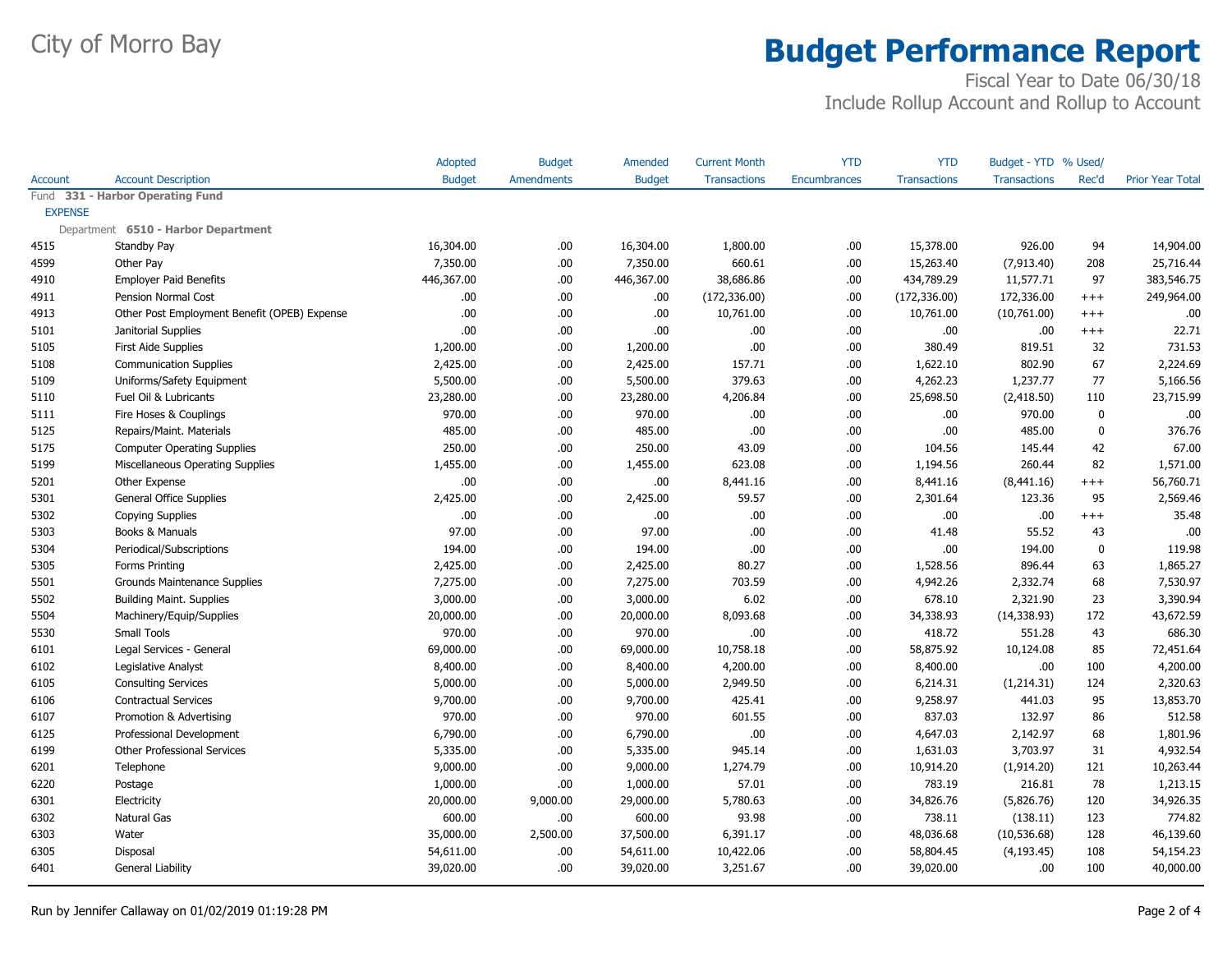|                |                                                 | <b>Adopted</b> | <b>Budget</b>     | Amended        | <b>Current Month</b> | <b>YTD</b>          | <b>YTD</b>          | Budget - YTD % Used/ |          |                         |
|----------------|-------------------------------------------------|----------------|-------------------|----------------|----------------------|---------------------|---------------------|----------------------|----------|-------------------------|
| Account        | <b>Account Description</b>                      | <b>Budget</b>  | <b>Amendments</b> | <b>Budget</b>  | <b>Transactions</b>  | <b>Encumbrances</b> | <b>Transactions</b> | <b>Transactions</b>  | Rec'd    | <b>Prior Year Total</b> |
| Fund           | 331 - Harbor Operating Fund                     |                |                   |                |                      |                     |                     |                      |          |                         |
| <b>EXPENSE</b> |                                                 |                |                   |                |                      |                     |                     |                      |          |                         |
|                | Department 6510 - Harbor Department             |                |                   |                |                      |                     |                     |                      |          |                         |
| 6411           | Property Damage Insurance                       | 22,770.00      | .00               | 22,770.00      | 1,841.08             | .00                 | 22,093.04           | 676.96               | 97       | 22,093.44               |
| 6472           | Other Ins./Employee Bond                        | 133.00         | .00               | 133.00         | 11.08                | .00                 | 133.00              | .00                  | 100      | 133.00                  |
| 6473           | Vehicle Insurance                               | 741.00         | .00               | 741.00         | 61.75                | .00.                | 741.00              | .00                  | 100      | 741.00                  |
| 6510           | Meetings & Conferences                          | 2,400.00       | .00               | 2,400.00       | .00                  | .00.                | 9,995.08            | (7, 595.08)          | 416      | 7,495.69                |
| 6511           | Mileage Reimbursement                           | 194.00         | .00               | 194.00         | .00                  | .00                 | .00                 | 194.00               | 0        | .00                     |
| 6519           | <b>Association Membership</b>                   | 2,700.00       | .00               | 2,700.00       | .00                  | .00.                | 2,267.50            | 432.50               | 84       | 2,295.00                |
| 6601           | Outside Equipment Repair                        | 55,000.00      | .00               | 55,000.00      | 2,520.50             | .00.                | 32,990.74           | 22,009.26            | 60       | 50,505.53               |
| 6602           | Outside Structural Repair                       | 6,940.00       | .00               | 6,940.00       | 840.00               | .00.                | 3,872.76            | 3,067.24             | 56       | 2,024.36                |
| 6603           | Outside Ground Repair                           | 1,455.00       | .00               | 1,455.00       | .00                  | .00                 | 1,401.00            | 54.00                | 96       | 2,886.34                |
| 6604           | Outside Vehicle Repair/Maint                    | 1,500.00       | .00               | 1,500.00       | 498.75               | .00.                | 578.87              | 921.13               | 39       | 1,754.71                |
| 6640           | Maintenance Contracts                           | 1,455.00       | .00               | 1,455.00       | .00                  | .00.                | 1,973.00            | (518.00)             | 136      | 1,203.00                |
| 6710           | Notices & Publications                          | 500.00         | .00               | 500.00         | .00                  | .00.                | 200.00              | 300.00               | 40       | 69.45                   |
| 6720           | <b>Medical Examinations</b>                     | 1,000.00       | .00               | 1,000.00       | 835.00               | .00                 | 1,201.00            | (201.00)             | 120      | 755.00                  |
| 6741           | Misc Bank Charges                               | 800.00         | .00               | 800.00         | 49.95                | .00                 | 599.40              | 200.60               | 75       | 2,644.46                |
| 6750           | <b>Business Equipment Rental</b>                | 2,000.00       | 4,000.00          | 6,000.00       | 601.20               | .00.                | 4,499.90            | 1,500.10             | 75       | 2,345.33                |
| 6810           | <b>Equipment Rental</b>                         | 1,000.00       | .00               | 1,000.00       | 48.42                | .00.                | 761.02              | 238.98               | 76       | 1,159.30                |
| 7499           | Other Capital Outlay                            | 343,000.00     | 45,000.00         | 388,000.00     | 33,780.00            | .00                 | 89,449.75           | 298,550.25           | 23       | 35,399.10               |
| 8110           | <b>Interest Expense</b>                         | 35,760.00      | .00               | 35,760.00      | .00                  | .00.                | 26,640.36           | 9,119.64             | 74       | 31,300.49               |
| 8130           | Principal Repayment                             | 99,099.00      | .00               | 99,099.00      | .00                  | .00.                | .00                 | 99,099.00            | 0        | .00                     |
| 8730           | Cap. Asset Depreciation                         | .00            | .00               | .00.           | 151,182.18           | .00.                | 151,182.18          | (151, 182.18)        | $^{+++}$ | 165,132.91              |
| 8750           | Bad Debts Written Off                           | 1,000.00       | .00               | 1,000.00       | 2,149.75             | .00.                | 14,569.60           | (13,569.60)          | 1457     | 9,367.38                |
| 8950           | <b>Construction In Progress</b>                 | .00            | .00               | .00.           | (35, 280.00)         | .00.                | (35, 280.00)        | 35,280.00            | $^{+++}$ | .00                     |
|                | Department 6510 - Harbor Department Totals      | \$1,992,089.00 | \$63,500.00       | \$2,055,589.00 | \$188,288.05         | \$0.00              | \$1,631,780.43      | \$423,808.57         | 79%      | \$2,044,356.40          |
|                | Department 6511 - Harbor Lifeguards             |                |                   |                |                      |                     |                     |                      |          |                         |
| 4120           | Overtime Pay                                    | 368.00         | .00               | 368.00         | 105.19               | .00.                | 1,431.02            | (1,063.02)           | 389      | 1,834.54                |
| 4310           | Part-Time Pay                                   | 49,170.00      | (3,000.00)        | 46,170.00      | 13,517.34            | .00.                | 44,939.95           | 1,230.05             | 97       | 42,525.70               |
| 4910           | <b>Employer Paid Benefits</b>                   | 11,800.00      | .00               | 11,800.00      | 2,671.41             | .00.                | 8,928.38            | 2,871.62             | 76       | 9,377.39                |
| 5105           | First Aide Supplies                             | 291.00         | .00               | 291.00         | .00                  | .00.                | 147.20              | 143.80               | 51       | .00                     |
| 5109           | Uniforms/Safety Equipment                       | 2,910.00       | .00               | 2,910.00       | 339.95               | .00                 | 1,799.09            | 1,110.91             | 62       | 2,815.88                |
| 5199           | Miscellaneous Operating Supplies                | 291.00         | .00               | 291.00         | 13.00                | .00.                | 344.90              | (53.90)              | 119      | 1,171.15                |
|                | Department 6511 - Harbor Lifeguards Totals      | \$64,830.00    | ( \$3,000.00)     | \$61,830.00    | \$16,646.89          | \$0.00              | \$57,590.54         | \$4,239.46           | 93%      | \$57,724.66             |
|                | Department 7710 - Interfund Transactions        |                |                   |                |                      |                     |                     |                      |          |                         |
| 8410           | Intrafund Expense Trans.                        | .00            | .00               | .00.           | 28,079.88            | .00                 | 28,079.88           | (28,079.88)          | $^{+++}$ | 19,518.09               |
| 8501           | <b>Transfers Out</b>                            | 23,398.00      | .00               | 23,398.00      | .00                  | .00                 | 23,398.00           | .00.                 | 100      | 278,986.04              |
| 8510           | Transfer To General Fund                        | 288,686.00     | .00               | 288,686.00     | 23,082.17            | .00.                | 288,686.04          | (.04)                | 100      | 11,300.00               |
| 8540           | TRFR To Capital Imp Fund                        | 11,624.00      | .00               | 11,624.00      | .00                  | .00.                | .00                 | 11,624.00            | $\Omega$ | .00                     |
|                | Department 7710 - Interfund Transactions Totals | \$323,708.00   | \$0.00            | \$323,708.00   | \$51,162.05          | \$0.00              | \$340,163.92        | (\$16,455.92)        | 105%     | \$309,804.13            |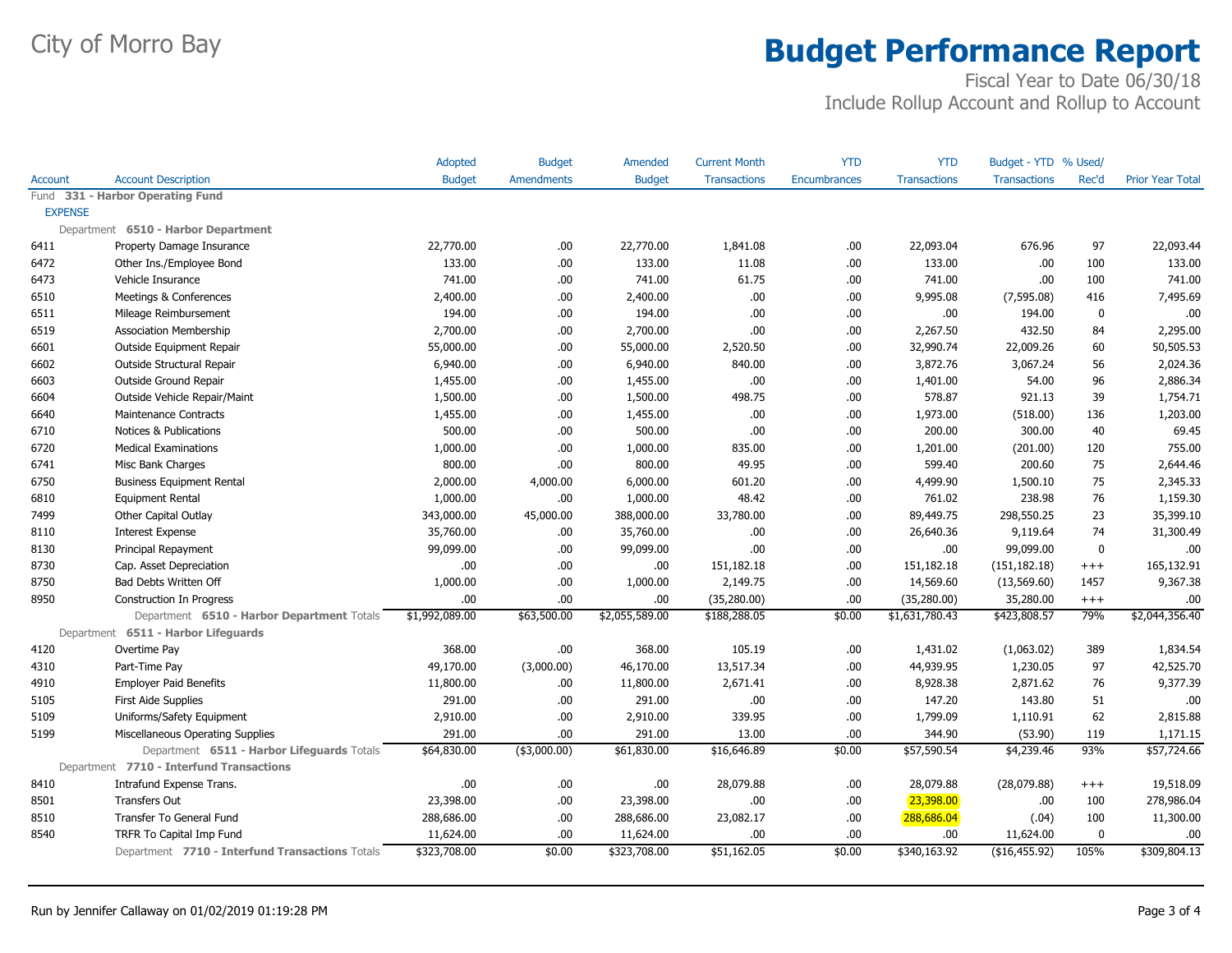|                |                                              | Adopted        | <b>Budget</b>     | Amended        | <b>Current Month</b> | <b>YTD</b>   | <b>YTD</b>          | Budget - YTD % Used/ |          |                         |
|----------------|----------------------------------------------|----------------|-------------------|----------------|----------------------|--------------|---------------------|----------------------|----------|-------------------------|
| <b>Account</b> | <b>Account Description</b>                   | <b>Budget</b>  | <b>Amendments</b> | <b>Budget</b>  | <b>Transactions</b>  | Encumbrances | <b>Transactions</b> | <b>Transactions</b>  | Rec'd    | <b>Prior Year Total</b> |
|                | Fund 331 - Harbor Operating Fund             |                |                   |                |                      |              |                     |                      |          |                         |
| <b>EXPENSE</b> |                                              |                |                   |                |                      |              |                     |                      |          |                         |
|                | Department 8479 - Launch Ramp Parking        |                |                   |                |                      |              |                     |                      |          |                         |
| 5501           | Grounds Maintenance Supplies                 | 200.00         | .00               | 200.00         | 28.90                | .00          | 150.46              | 49.54                | 75       | 503.97                  |
| 5504           | Machinery/Equip/Supplies                     | 485.00         | .00               | 485.00         | 9.89                 | .00          | 49.50               | 435.50               | 10       | 192.34                  |
| 6106           | <b>Contractual Services</b>                  | 1,600.00       | .00               | 1,600.00       | 105.03               | .00          | 1,035.21            | 564.79               | 65       | 1,276.40                |
| 6300           | Utilities                                    | 194.00         | .00.              | 194.00         | .00                  | .00          | 20.02               | 173.98               | 10       | 218.46                  |
| 6640           | Maintenance Contracts                        | 1,552.00       | .00               | 1,552.00       | .00                  | .00          | .00                 | 1,552.00             | 0        | 1,378.77                |
| 6741           | Misc Bank Charges                            | .00            | .00               | .00.           | 121.37               | .00          | 1,277.48            | (1, 277.48)          | $^{+++}$ | 1,136.44                |
|                | Department 8479 - Launch Ramp Parking Totals | \$4,031.00     | \$0.00            | \$4,031.00     | \$265.19             | \$0.00       | \$2,532.67          | \$1,498.33           | 63%      | \$4,706.38              |
|                | <b>EXPENSE TOTALS</b>                        | \$2,384,658.00 | \$60,500.00       | \$2,445,158.00 | \$202,676.18         | \$0.00       | \$1,978,381.56      | \$466,776.44         | 81%      | \$2,416,591.57          |
|                | 331 - Harbor Operating Fund Totals<br>Fund   |                |                   |                |                      |              |                     |                      |          |                         |
|                | <b>REVENUE TOTALS</b>                        | 2,384,658.00   | 63,311.00         | 2,447,969.00   | 628,899.48           | .00          | 2,129,176.73        | 318,792.27           | 87%      | 1,940,151.80            |
|                | <b>EXPENSE TOTALS</b>                        | 2,384,658.00   | 60,500.00         | 2,445,158.00   | 202,676.18           | .00          | 1,978,381.56        | 466,776.44           | 81%      | 2,416,591.57            |
|                | 331 - Harbor Operating Fund Totals<br>Fund   | \$0.00         | \$2,811.00        | \$2,811.00     | \$426,223.30         | \$0.00       | \$150,795.17        | $($ \$147,984.17)    |          | $(*476,439.77)$         |
|                |                                              |                |                   |                |                      |              |                     |                      |          |                         |
|                | <b>Grand Totals</b>                          |                |                   |                |                      |              |                     |                      |          |                         |
|                | <b>REVENUE TOTALS</b>                        | 2,384,658.00   | 63,311.00         | 2,447,969.00   | 628,899.48           | .00          | 2,129,176.73        | 318,792.27           | 87%      | 1,940,151.80            |
|                | <b>EXPENSE TOTALS</b>                        | 2,384,658.00   | 60,500.00         | 2,445,158.00   | 202,676.18           | .00          | 1,978,381.56        | 466,776.44           | 81%      | 2,416,591.57            |
|                | <b>Grand Totals</b>                          | \$0.00         | \$2,811.00        | \$2,811.00     | \$426,223.30         | \$0.00       | \$150,795.17        | ( \$147, 984.17)     |          | $($ \$476,439.77)       |
|                |                                              |                |                   |                |                      |              |                     |                      |          |                         |